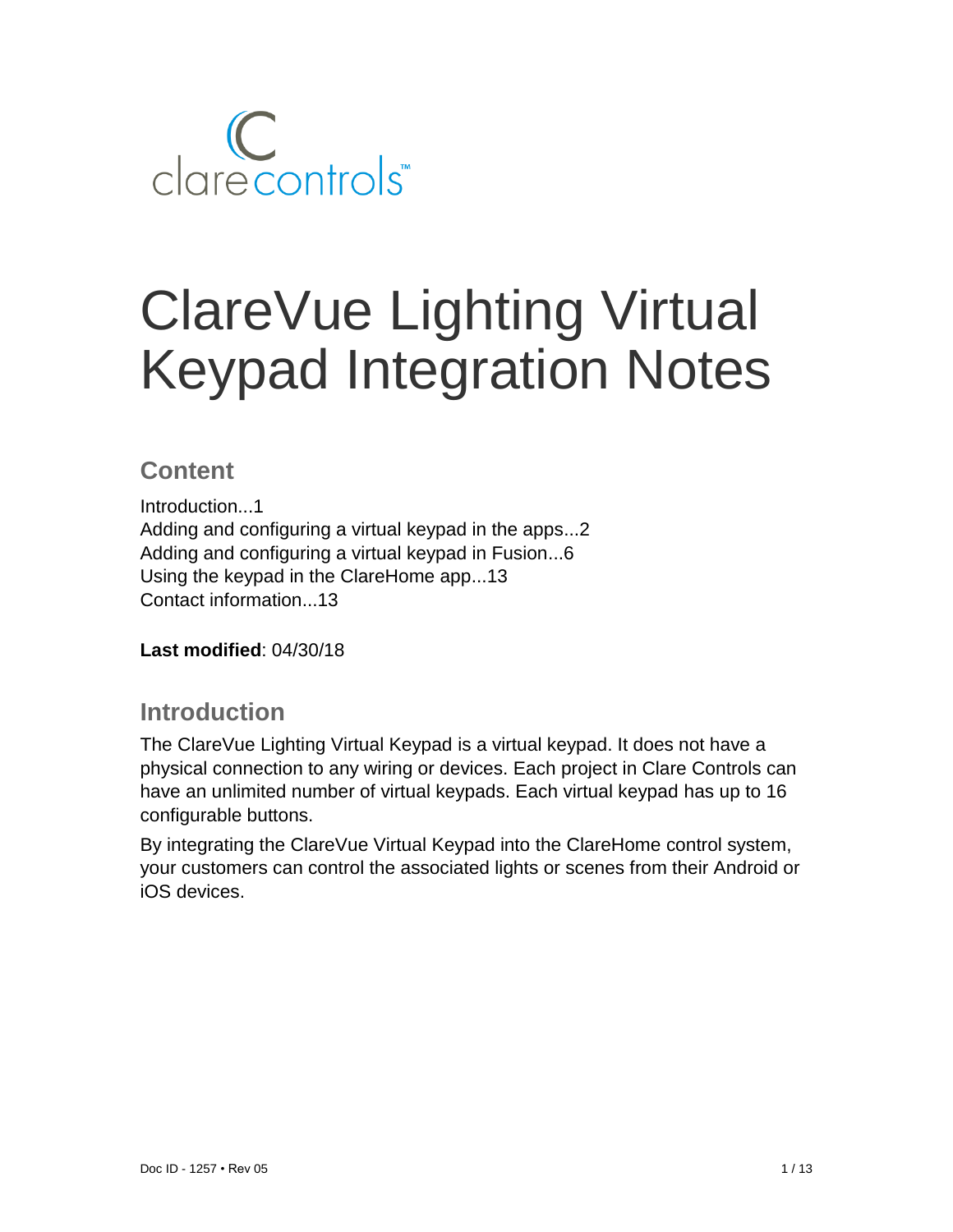# **Adding and configuring a virtual keypad in the apps**

Add and configure the virtual keypad using the ClareHome and Install Assist apps.

**To add the virtual keypad using the apps:** 

1. Access the Clare Controls Install Assist app, and then tap **Add Devices**.



 $-$  or  $-$ 

Access the ClareHome Mega Menu, and then tap **Add/Edit Devices**.

| Menu<br>≕                        |                |
|----------------------------------|----------------|
| ℒ<br>Locations                   |                |
| * Add/Edit Devices               |                |
| Notifications<br>⊕               | 言              |
| ⊠ Scenes                         | Door Two       |
| ■ Schedules                      |                |
| Automations                      |                |
| <b>6</b> Reset PIN               |                |
| Settings                         |                |
| ? About                          |                |
| $\rightarrow$ Signout            | C<br>econtrols |
|                                  |                |
| Signed in as:<br>clare@gmail.com |                |
|                                  |                |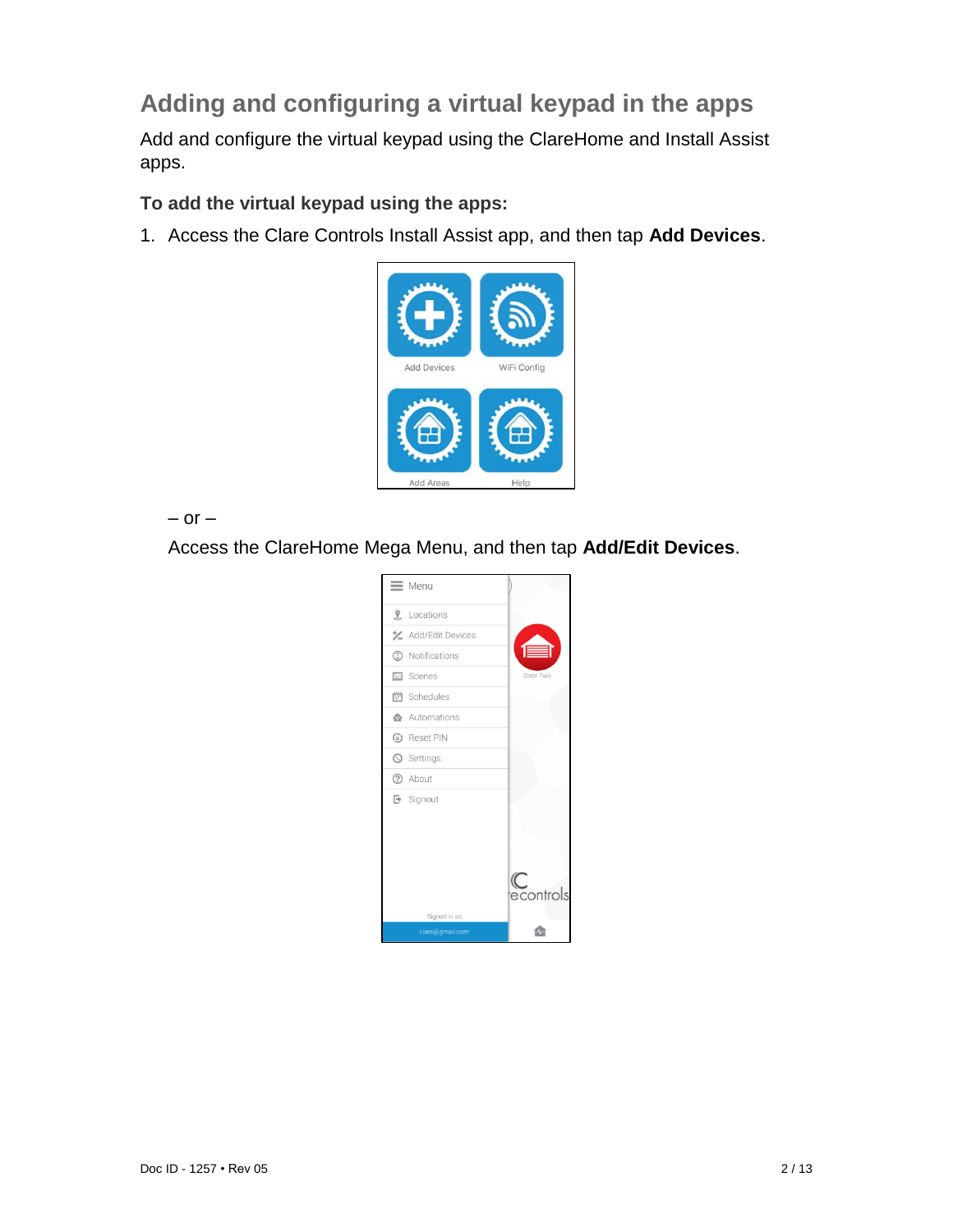2. At the bottom of the screen, tap the plus icon  $\bullet$ .

| X                | <b>½</b> Add/Edit Devices<br>ŧ |
|------------------|--------------------------------|
| $\text{B}^\circ$ | Climate                        |
| $\mathbf{p}$     | Lighting                       |
| ♪                | Music                          |
| Θ.               | Security                       |
|                  |                                |
|                  |                                |
|                  |                                |
|                  |                                |
|                  |                                |
|                  |                                |
|                  |                                |
|                  |                                |
|                  |                                |
|                  |                                |
|                  | Ł                              |

## 3. Tap **Lighting**.

| <b>Choose a Category</b> |
|--------------------------|
| $\exists$ . Access       |
| $\leftrightarrow$ CCTV   |
| g° Climate               |
| <b>M</b> Lighting        |
| ♪ Music                  |
| <b>A</b> Security        |
| Sensors (Z-Wave)         |
| Water                    |
|                          |
|                          |

4. Tap **Virtual Keypad**.

| <b>Choose a Device</b>   |
|--------------------------|
| Z-Wave Device - Lighting |
| Virtual Keypad           |
|                          |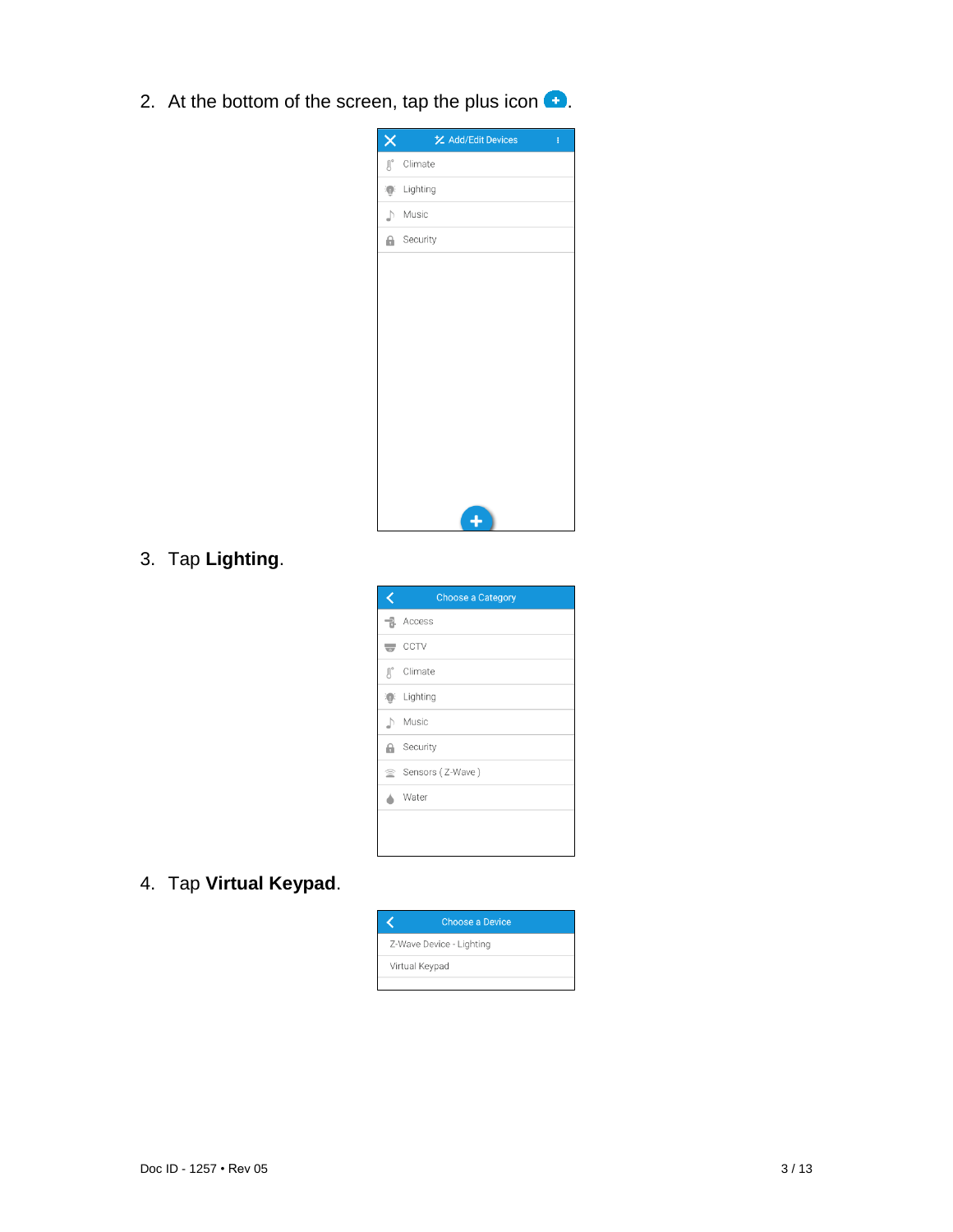5. Tap **Add Device**.



6. Enter a name for the keypad, and then select an area.

| <b>Edit Device</b>        |
|---------------------------|
|                           |
| <b>Device Name</b>        |
| Virtual Keypad 1          |
|                           |
| <b>Device Area</b>        |
| Virtual                   |
|                           |
| Add an Area               |
| Type                      |
| <b>●</b> Lighting         |
|                           |
| <b>Status</b>             |
| <b>O</b> Device is online |
|                           |
| <b>Configure Device</b>   |
|                           |
|                           |
|                           |
|                           |
|                           |
|                           |
|                           |
|                           |

7. Tap outside of the area drop-down, and then configure they keypad buttons.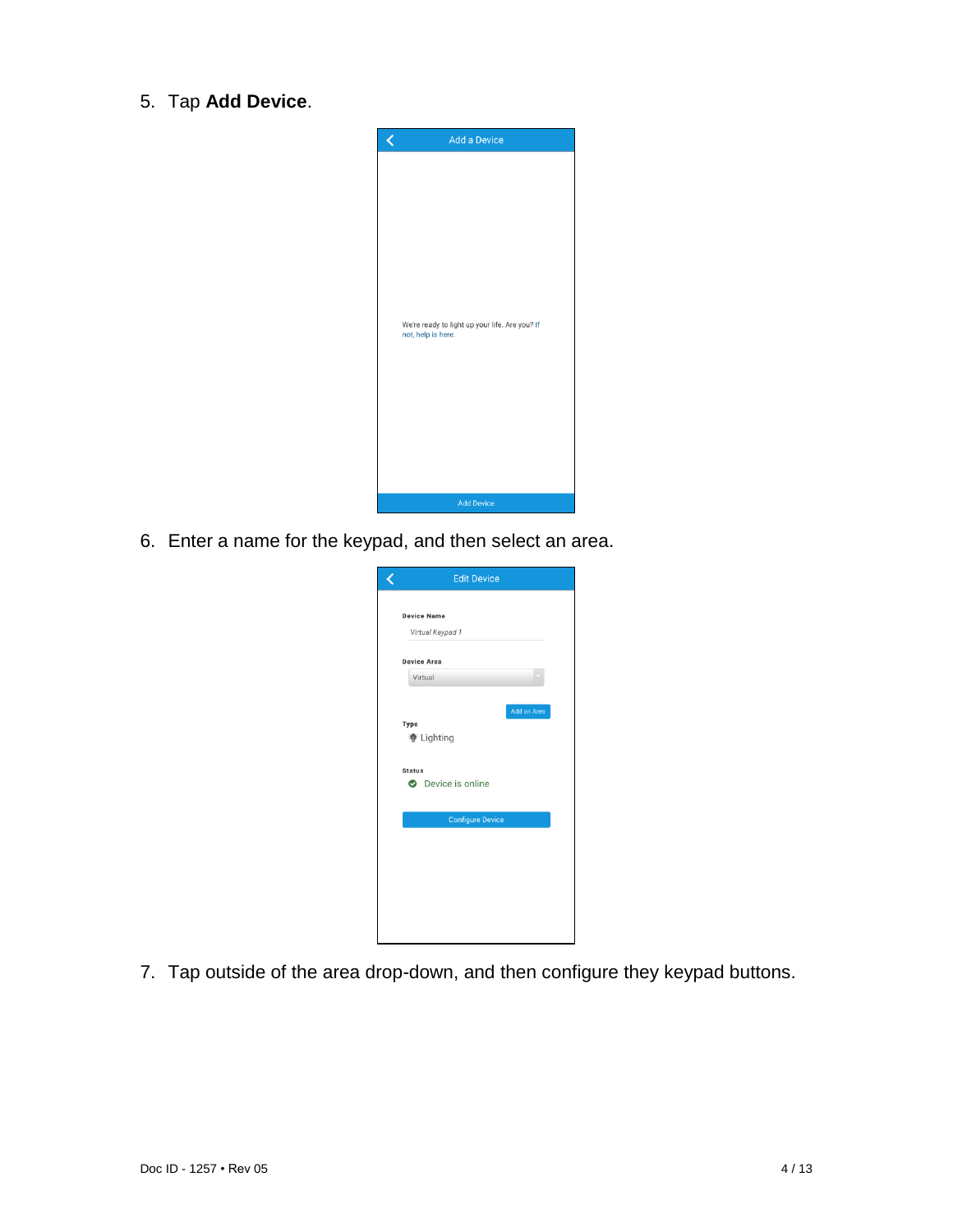**To configure the virtual keypad buttons:** 

- 1. Tap **Configure Device**.
- 2. Enter a name for the button, and then tap **Add Configuration**.

| <b>Edit Device</b>                                                                                                                                                                                         |
|------------------------------------------------------------------------------------------------------------------------------------------------------------------------------------------------------------|
|                                                                                                                                                                                                            |
|                                                                                                                                                                                                            |
| <b>Virtual Keypad 1 Buttons</b>                                                                                                                                                                            |
| Keypad buttons are configured using<br>Automations. To configure a button to toggle<br>lights off when pressed a second time, all<br>actions in the configuration must be actions<br>which turn on lights. |
| <b>Button 1 name</b>                                                                                                                                                                                       |
| Dimm the lights                                                                                                                                                                                            |
| <b>Add Configuration</b>                                                                                                                                                                                   |
|                                                                                                                                                                                                            |
|                                                                                                                                                                                                            |
| <b>Add Button</b>                                                                                                                                                                                          |

3. Select the desired devices and actions to for the first button.

In the example below, two dimmers are set to 25 percent.

| C.                                                        | Virtual Keypad 1 - Dimm the lights |
|-----------------------------------------------------------|------------------------------------|
| Do This                                                   | When                               |
| Dimmer R<br>Set Dimmer Level to 25%                       | ŧ                                  |
| <b>Lighting Dimmer Service</b><br>Set Dimmer Level to 25% | $\vdots$                           |
|                                                           | Range: 0 - 100 %                   |
|                                                           |                                    |
|                                                           |                                    |
|                                                           |                                    |
|                                                           |                                    |
|                                                           |                                    |
|                                                           |                                    |
|                                                           |                                    |
| Help                                                      | Save                               |
|                                                           |                                    |

4. Tap **Save**.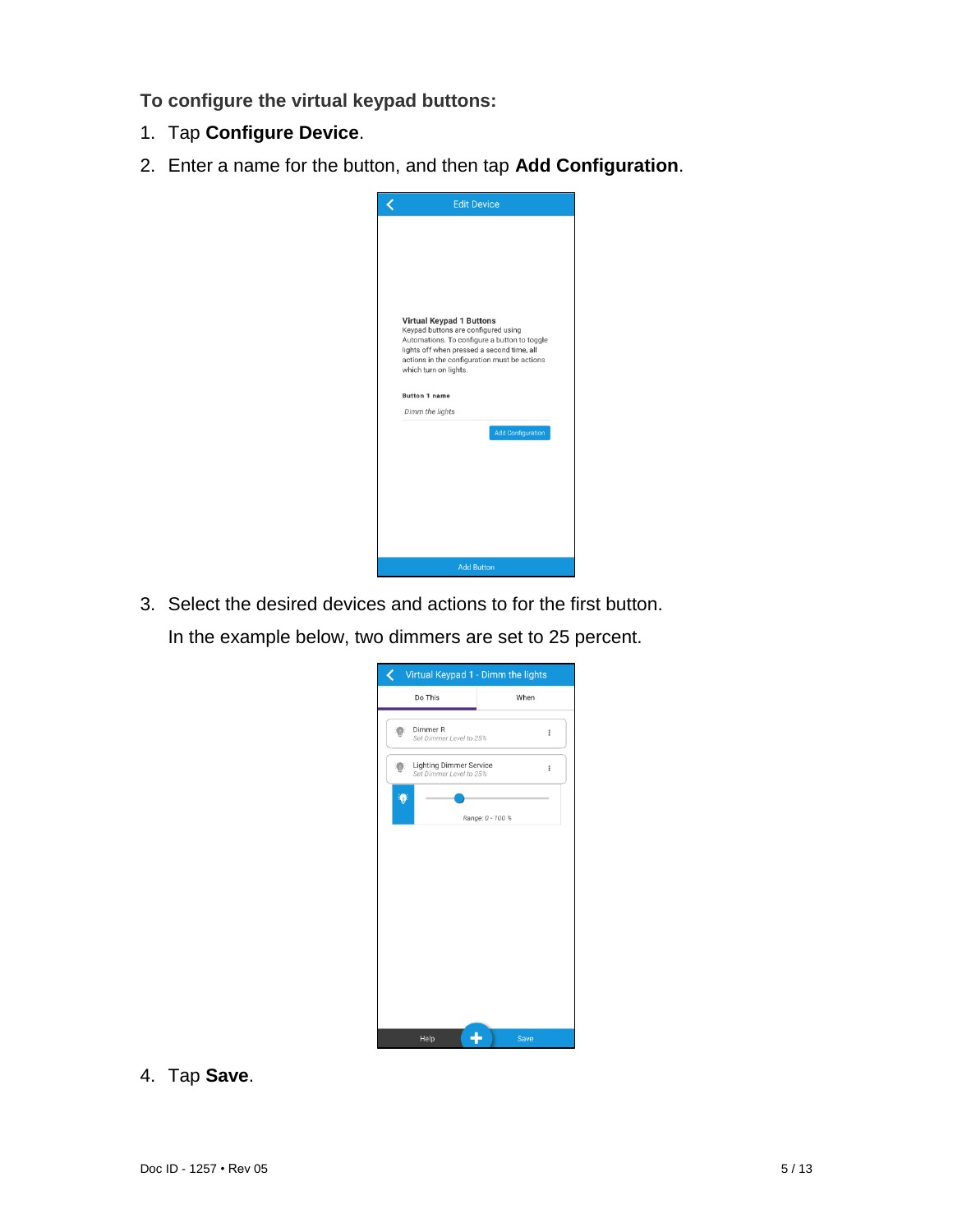5. Tap Configure Device, Add Button, and then repeat steps 2 through 4 for each desired additional button.

# **Adding and configuring a virtual keypad in Fusion**

Add and configure the virtual keypad using Fusion.

#### **To add the keypad in Fusion:**

1. Access your project, and then click the **Z-Wave Wizard** icon .

|                          | Setup Devices <b>&amp;</b> Services Secenes <b>&amp;</b> Rules <b>&amp;</b> Troubleshooting |           | 一日         |
|--------------------------|---------------------------------------------------------------------------------------------|-----------|------------|
|                          |                                                                                             |           |            |
| Filter:                  | 冦                                                                                           |           |            |
| Control Type             | Name                                                                                        | Areas     | Stat       |
| <b>Access</b>            | Sensor Input (CLIQ) (device)                                                                |           | $N^A$      |
| Entertainment IP Devices | DirecTV                                                                                     | Game Room | $N \equiv$ |
| Climate                  | Game Room Samsung                                                                           | Game Room | N          |
| Entertainment IP Devices | Game Room Samsung                                                                           |           |            |
| $\blacktriangleleft$     | Ш                                                                                           |           |            |

2. The Clare Controls Z-Wave Wizard displays. Click on the **Virtual Keypad**.

| Z-Wave/ClareVue Lighting Wizard                                                            |                                                                                                               | $\circledcirc$         |
|--------------------------------------------------------------------------------------------|---------------------------------------------------------------------------------------------------------------|------------------------|
| <b>Add Devices</b>                                                                         | <b>Configure Devices</b>                                                                                      | Summary                |
|                                                                                            | You are now adding devices to the project                                                                     |                        |
| I want to add a                                                                            |                                                                                                               |                        |
| <b>Z-Wave Device</b>                                                                       |                                                                                                               | <b>Virtual Keypad</b>  |
| Added Devices <sup>?</sup><br><b>Status Legend:</b> $\bullet$ - Online $\bullet$ - Offline | The table below displays devices added to the Z-Wave network as well as virtual keypads.<br><b>Q</b> - Failed | <b>Unpair a Device</b> |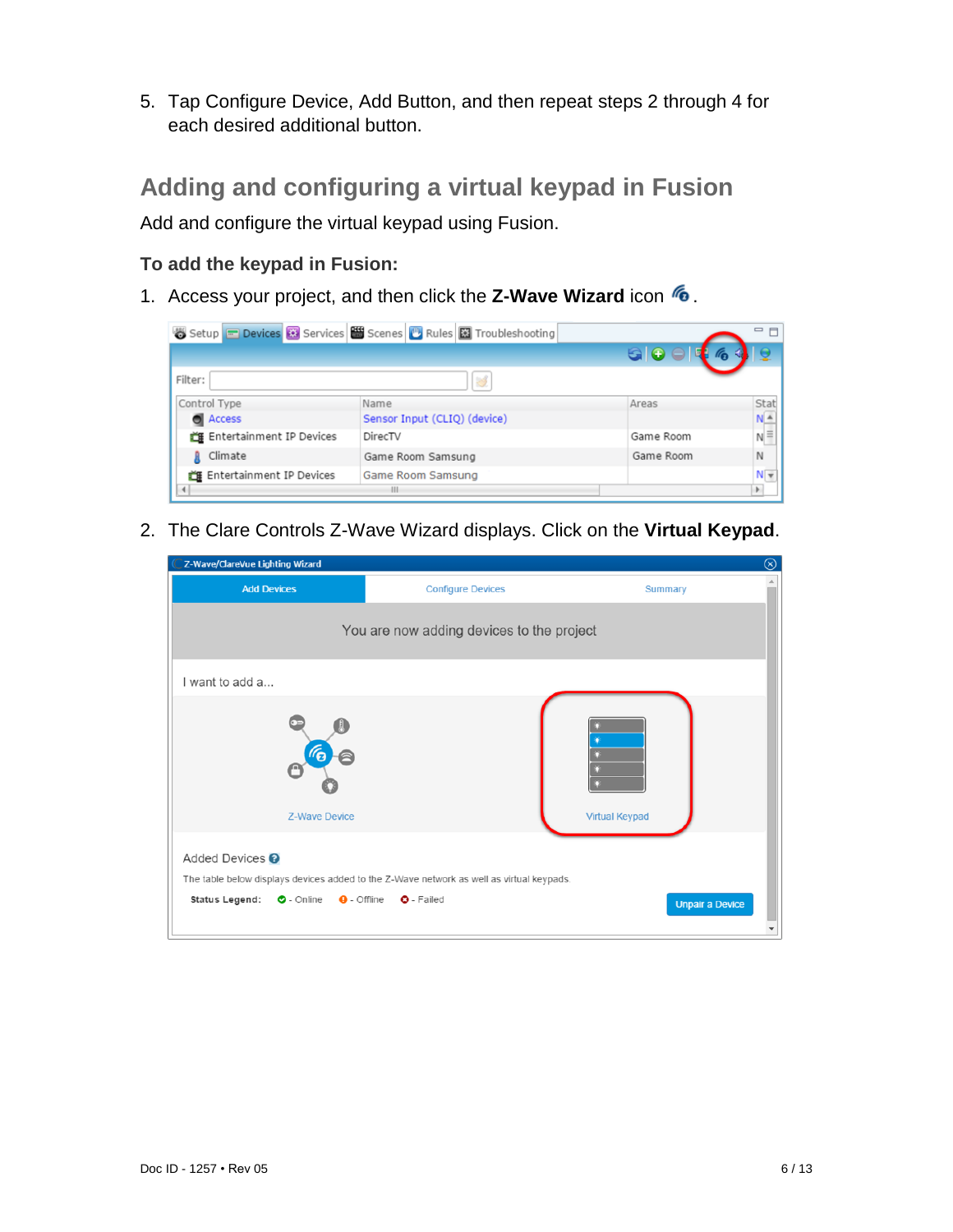3. Select the keypad's location, and the name of the virtual keypad.



**Note:** If you want to add an area, click the green plus icon  $\blacksquare$ , enter a name for the area, and then click **Add Area**.

| <b>Add Area</b> |
|-----------------|
|                 |

4. Click the **Add It!**, and then click the **Configure Devices** tab.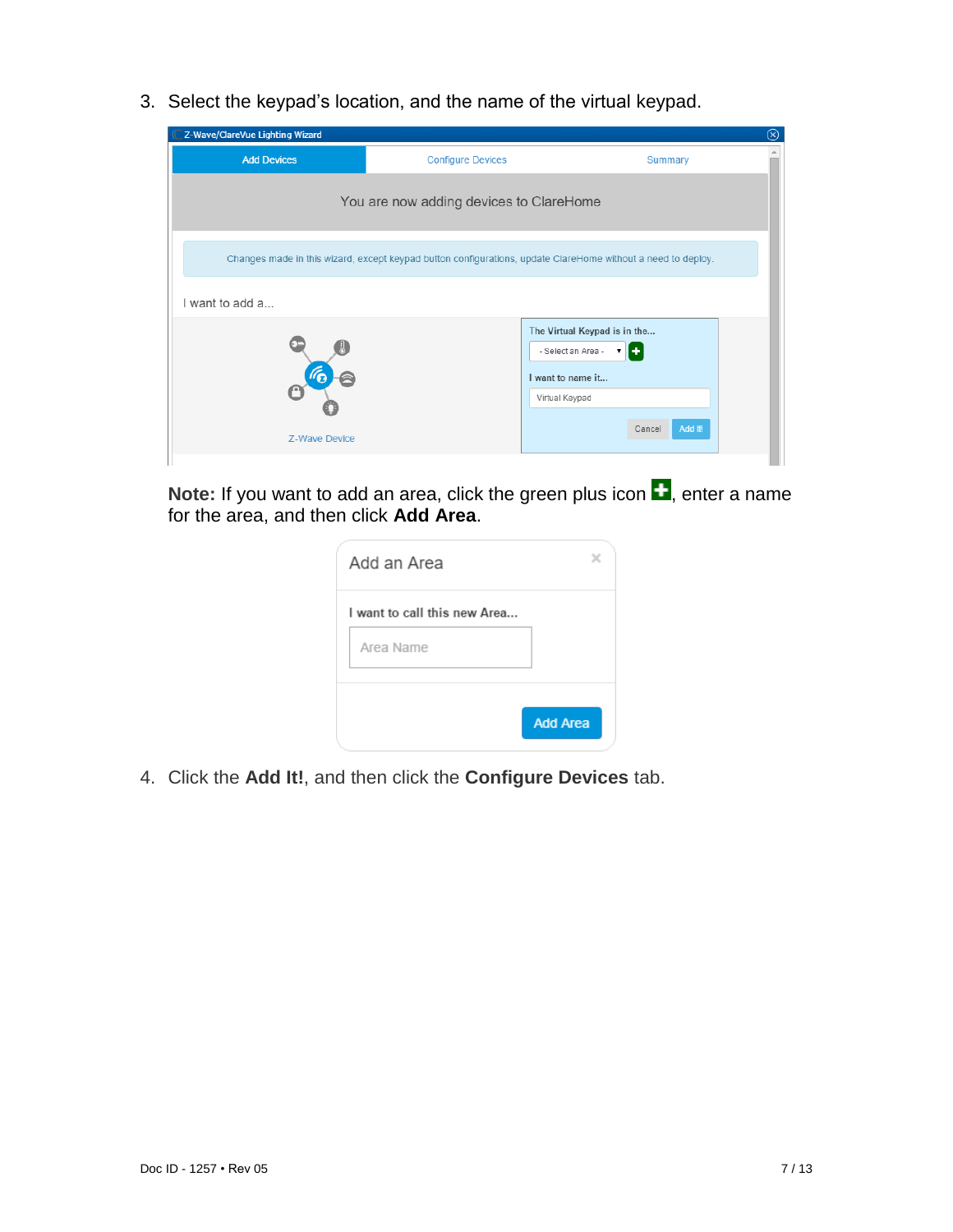5. Click the **Keypads** sub-tab, and then click **Edit** to configure the added virtual keypad.

See ["Configuring a keypad"](#page-8-0) on page [9.](#page-8-0)

| <b>Add Devices</b>                                         | <b>Configure Devices</b>                        |                |             | Summary     |
|------------------------------------------------------------|-------------------------------------------------|----------------|-------------|-------------|
|                                                            |                                                 |                |             |             |
|                                                            | You are now configuring devices in the project. |                |             |             |
|                                                            |                                                 |                |             |             |
| <b>Configurable Properties</b>                             | <b>Keypads</b>                                  |                |             |             |
|                                                            |                                                 |                |             |             |
| NOTE: Keypad button configuration changes require a deploy |                                                 |                |             |             |
|                                                            |                                                 |                |             |             |
|                                                            |                                                 |                |             |             |
| Name                                                       |                                                 | Type           | Area        | Actions     |
| Living Room Keypad                                         |                                                 | Keypad         | Living Room | Edit        |
| Game Room Virtual Keypad                                   |                                                 | Virtual Keypad | Game Room   | Edit        |
|                                                            |                                                 |                |             |             |
|                                                            |                                                 |                |             |             |
| Previous                                                   |                                                 |                |             | <b>Next</b> |

- 6. After configuring the keypad, click **Next** to view the **Summary** tab.
- 7. Click the **Keypads** sub-tab to verify that the keypad saved successfully. **Note:** You can edit the keypad from this sub-tab.

| Z-Wave/ClareVue Lighting Wizard                                      |                          |                |             |                             |         |  |
|----------------------------------------------------------------------|--------------------------|----------------|-------------|-----------------------------|---------|--|
| <b>Add Devices</b>                                                   | <b>Configure Devices</b> |                |             | <b>Summary</b>              |         |  |
| Summary                                                              |                          |                |             |                             |         |  |
| Last Z-Wave backup on: 2016-01-18 01:16:25                           |                          |                |             | Backup Z-Wave Configuration |         |  |
| <b>Configured Properties</b><br><b>Keypads</b><br><b>All Devices</b> |                          |                |             |                             |         |  |
| Name                                                                 |                          | Type           | Area        | <b>Status</b>               | Actions |  |
| Living Room Keypad                                                   |                          | Keypad         | Living Room | ◎                           | Edit    |  |
| Game Room Virtual Keypad                                             |                          | Virtual Keypad | Game Room   | ◉                           | Edit    |  |
| Previous                                                             |                          |                |             |                             |         |  |

8. Click the **Close Window** icon **ight** in the top-right of the wizard to exit and return to the project's **Devices** tab.

Make sure to deploy the project.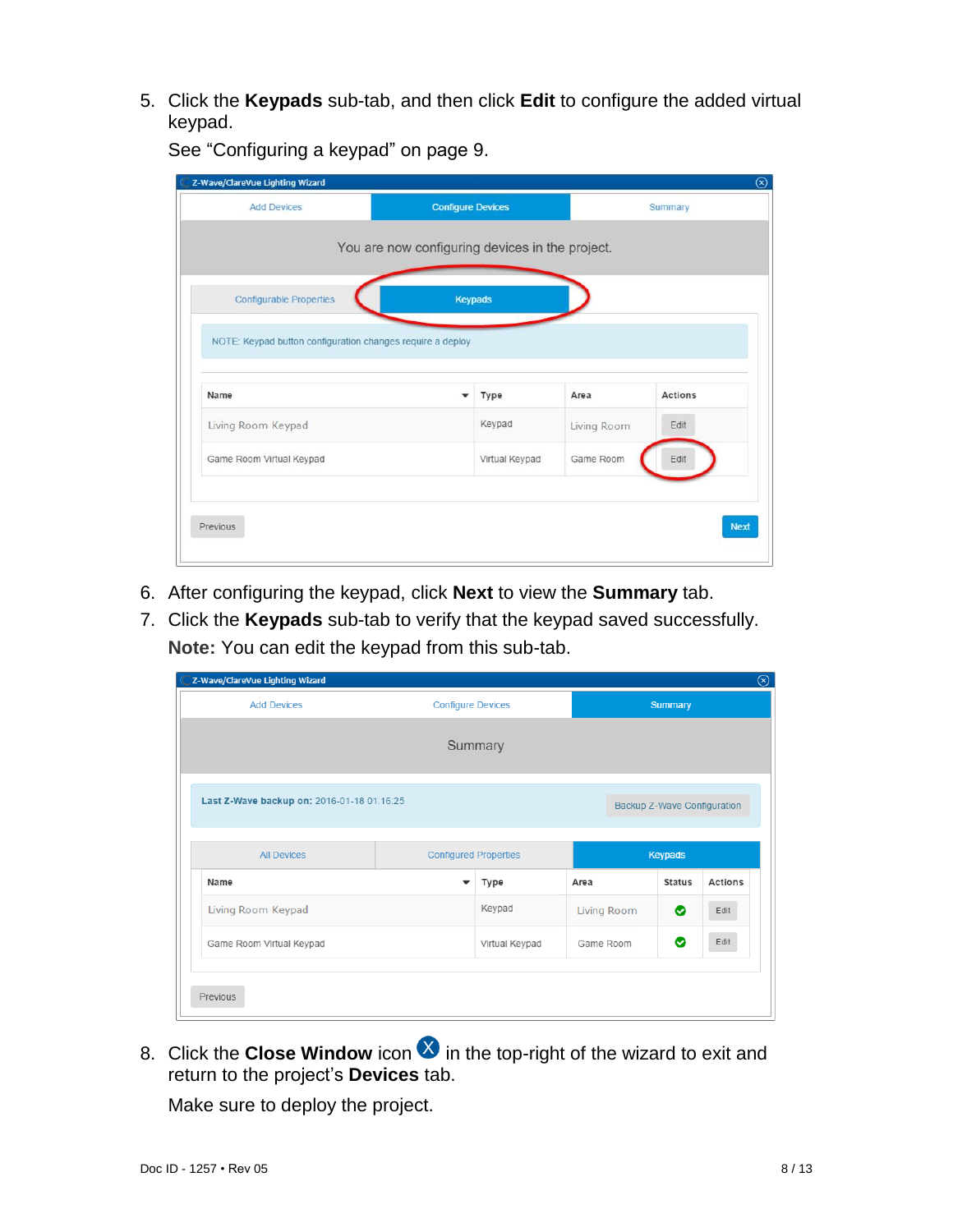#### <span id="page-8-0"></span>**Configuring a keypad**

The keypad has three configurable feedback modes. The mode selected dictates the behavior of the LED indicator on the keypad buttons and on the User Interface of the virtual keypad.

#### **Types of Keypad**

The keypad has three modes with two feedback options. The mode selected dictates the behavior of the LED indicator on the keypad buttons and on the User Interface of the keypad. Lighting scene and momentary scene share one LED behavior, and toggle has its own.

#### **Types of Keypad**

There are 3 keypad types; toggle, lighting scene, and momentary scene.

**Toggle:** The devices toggle on and off. Once a toggle button is pressed, that button's LED remains on until the button is tapped again. The LED is the state of the button, not the devices attached to the button. Once the button is pressed a second time, the LED extinguishes.

**Lighting scene**: The lighting devices enter a preset (this is set in the ClareVue Lighting Wizard) state. A lighting scene button's LEDs turns on for a brief time as the scene is initiated and extinguishes. This is the same for a momentary scene keypad.

**A Momentary Scene is running**: Scene keypads allow you to attach scenes to buttons on the keypad. This type of keypad allows devices other than lighting to be used with your keypads. A lighting scene button's LEDs turns on for a brief time as the scene is initiated and extinguishes. This is the same for a momentary scene keypad.

#### **To configure a Toggled on or Lighting Scene keypad:**

1. Click the **Edit** button next to the virtual keypad.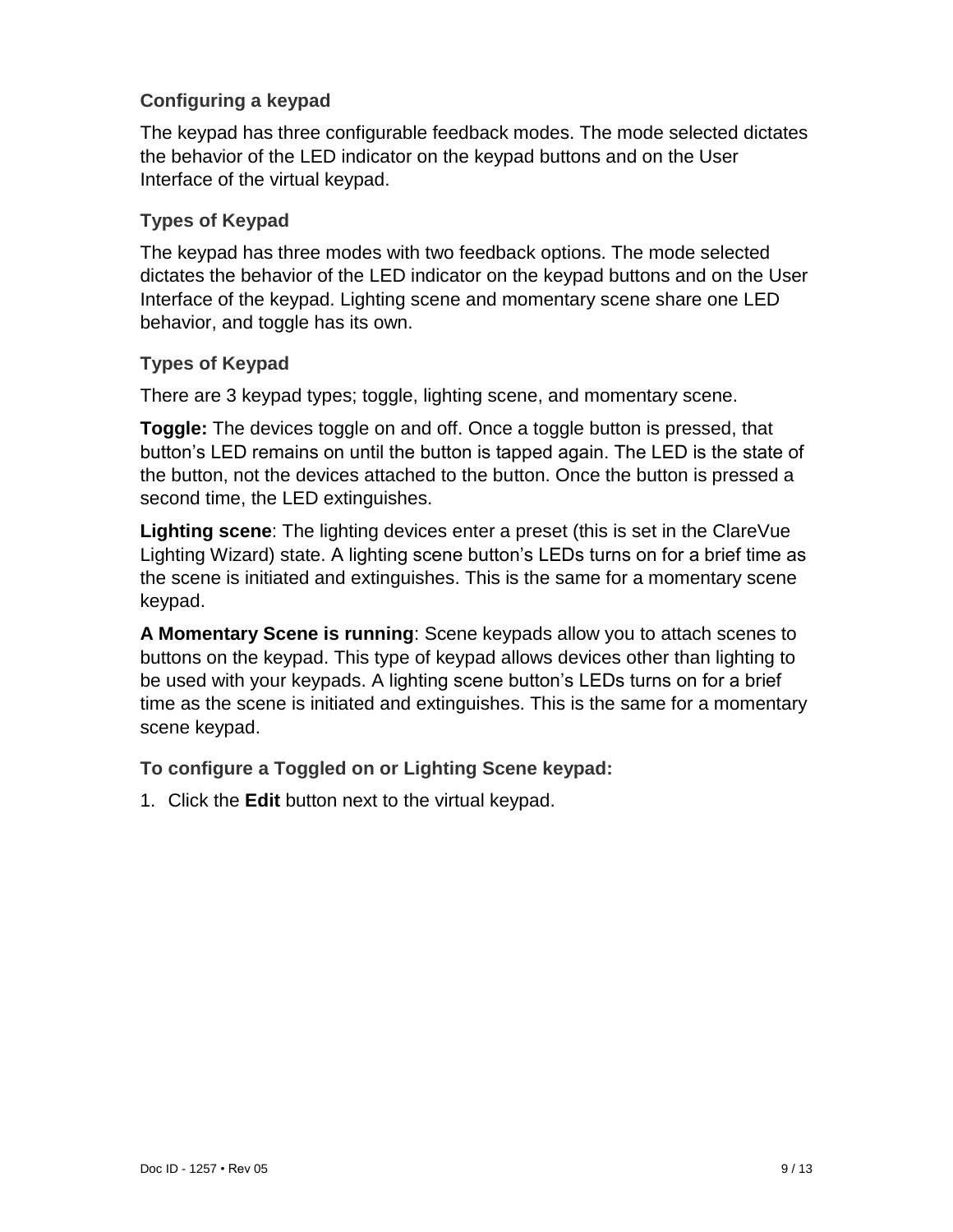2. Click Select the desired LED feedback behavior mode (Toggled On or In a Lighting Scene) from the drop-down.

| Z-Wave/ClareVue Lighting Wizard                                                                                                                   |                                                   |                                                            | $\circledR$                                                                              |
|---------------------------------------------------------------------------------------------------------------------------------------------------|---------------------------------------------------|------------------------------------------------------------|------------------------------------------------------------------------------------------|
| <b>Add Devices</b>                                                                                                                                | <b>Configure Devices</b>                          |                                                            | Summary                                                                                  |
|                                                                                                                                                   | You are now configuring devices in the project.   |                                                            |                                                                                          |
| <b>Configurable Properties</b>                                                                                                                    | <b>Keypads</b>                                    |                                                            |                                                                                          |
| NOTE: Keypad button configuration changes require a deploy                                                                                        |                                                   |                                                            |                                                                                          |
| "Game Room Virtual Keypad" Options @                                                                                                              |                                                   |                                                            |                                                                                          |
|                                                                                                                                                   | I want the button LED indicators to light up when |                                                            | - Select a Configuration Type -                                                          |
| Keypad Configurations:                                                                                                                            |                                                   | - Select a Configuration Type -<br>Any light is Toggled On |                                                                                          |
| The following configurations describe what happens when a keypad b<br>cases.                                                                      |                                                   |                                                            | All lights in a Lighting Scene are on<br>r. and best use<br>A Momentary Scene is running |
| Toggle - Devices toggle on and off. Indicator is lit when any configured device is on. Use for single or multi-room lighting.                     |                                                   |                                                            |                                                                                          |
| Lighting Scene - Devices enter configured state. Indicator is lit when devices are in configured state. Use for single or<br>multi-room lighting. |                                                   |                                                            |                                                                                          |
| Momentary Scene - A Scene is run. Indicator is lit when scene is running. Use with previously configured scenes that<br>include any device type.  |                                                   |                                                            |                                                                                          |

**Caution:** If you start to configure the keypad buttons, and then switch the type of keypad you are using, all of the button configuration is erased. You must reconfigure all buttons on the keypad.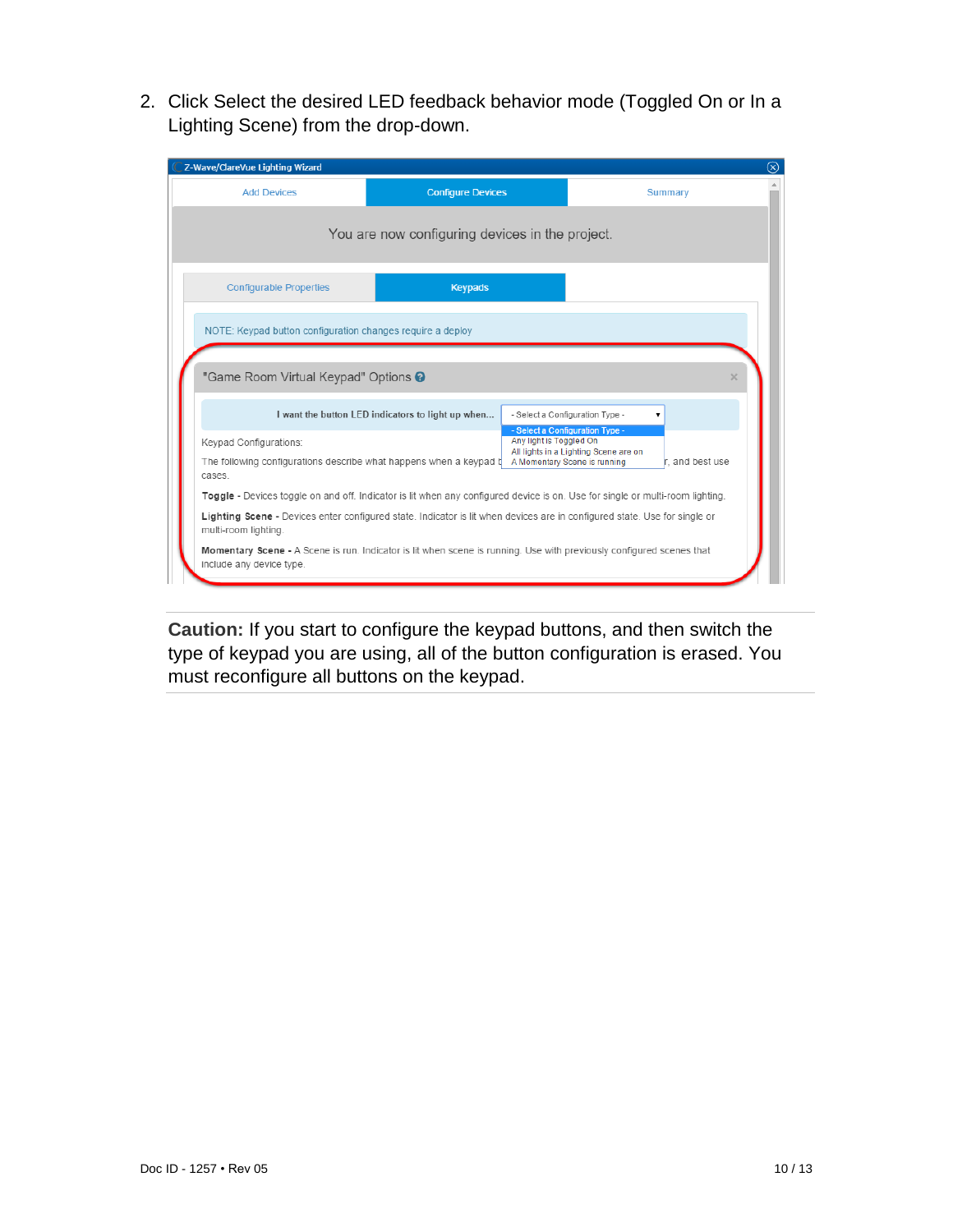3. After selecting the keypad type, click the button on the keypad. Select the text box to enter a name for the button.

| Z-Wave/ClareVue Lighting Wizard |                                                            |                         |                                        |
|---------------------------------|------------------------------------------------------------|-------------------------|----------------------------------------|
| <b>Add Devices</b>              | <b>Configure Devices</b>                                   |                         | Summary                                |
|                                 | You are now configuring devices in the project.            |                         |                                        |
| <b>Configurable Properties</b>  | <b>Keypads</b>                                             |                         |                                        |
|                                 | NOTE: Keypad button configuration changes require a deploy |                         |                                        |
|                                 | "Game Room Virtual Keypad" Options @                       |                         | ×                                      |
|                                 | Lwant the button LED indicators to light up when           | Any light is Toggled On | ۳.                                     |
| Select a button below           | When I press Button 1, I want the following lights to      |                         |                                        |
| Button 1                        | O Do nothing Turn Off & Turn On                            |                         |                                        |
| Add a button                    | Device Name                                                | Area                    | <b>Configured Action</b>               |
|                                 | Game Room Switch                                           | Game Room               |                                        |
|                                 | Master Bed Dimmer                                          | Master Bed              | 01                                     |
|                                 |                                                            |                         |                                        |
|                                 | Living Room Switch                                         | Living Room             | 10                                     |
|                                 | Kitchen Outlet                                             | Kitchen                 |                                        |
|                                 | Filters:<br>- All Areas -<br>۰.                            | 8                       | Only show devices used by this button. |

All devices the button can control are visible.

4. Click the desired Configured Action button for each device you want associated with the virtual keypad button.

Icon Meaning



The device will not be affected by the button.



 $\mathbf{F}$ 

The device will be turned off when the button is pressed.

The device will be turned on, or set to its dimming level, when the button is pressed.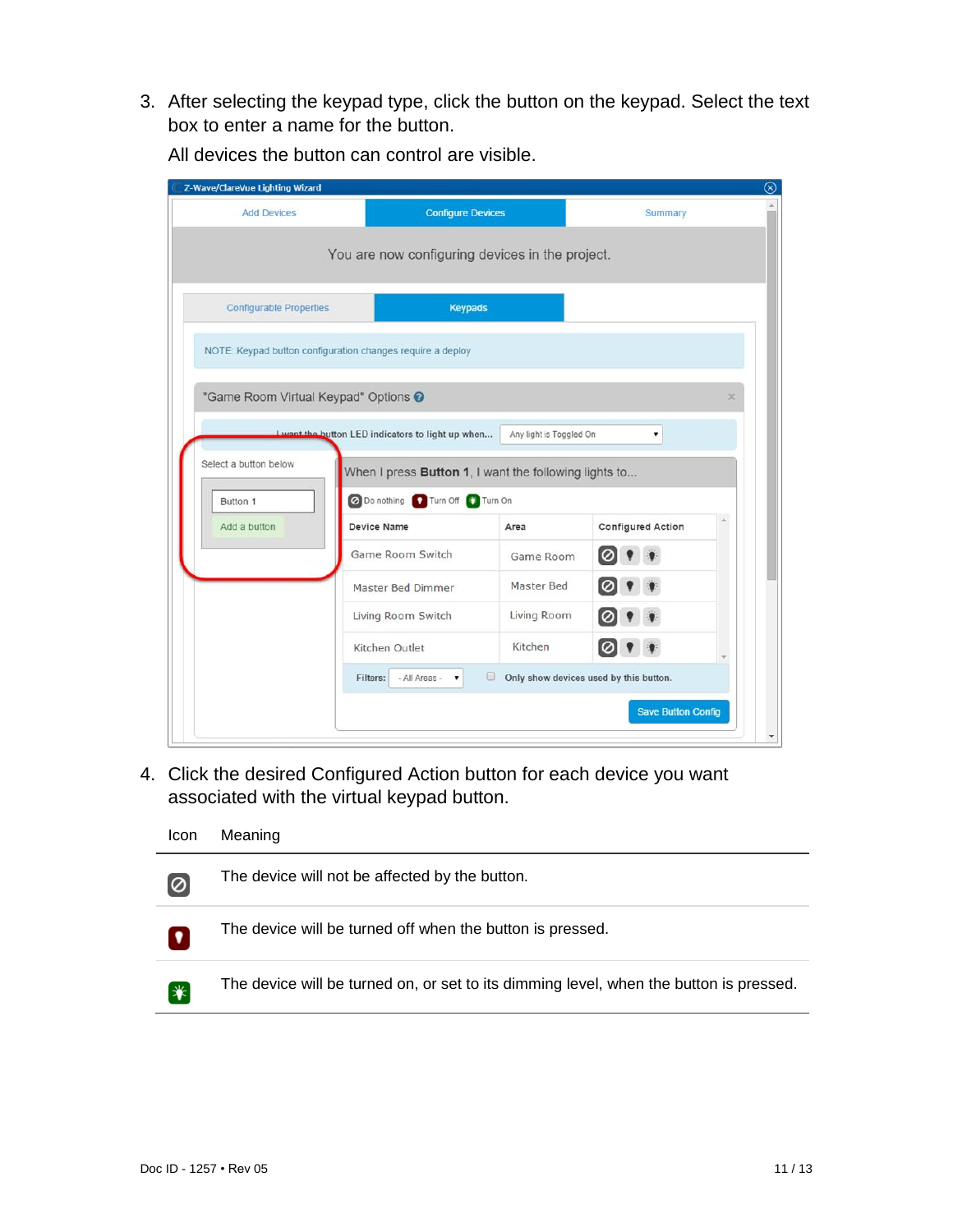5. Click **Save Button Config** after configuring each individual button.

**Note:** If button configuration is not saved after each button, the buttons will not retain their set configuration.

6. Repeat steps 3 through 5 for each button, and then click **Next** to view the **Summary** tab.

#### **To configure a Momentary Scene keypad:**

1. Find the keypad that you wish to configure, and then click **Edit** in the Actions column.

| Z-Wave/ClareVue Lighting Wizard                            |                                                                                                                    | $\rm \odot$ |
|------------------------------------------------------------|--------------------------------------------------------------------------------------------------------------------|-------------|
|                                                            |                                                                                                                    |             |
| <b>Configurable Properties</b>                             | <b>Keypads</b>                                                                                                     |             |
| NOTE: Keypad button configuration changes require a deploy |                                                                                                                    |             |
| "Game Room Virtual Keypad" Options @                       |                                                                                                                    | $\times$    |
|                                                            | I want the button LED indicators to light up when<br>A Momentary Scene is running                                  |             |
| Select a button below                                      | When I press <b>Button 1</b> , I want the following scene to run                                                   |             |
| Button 1<br>Add a button                                   | - Select a Scene -<br>- Select a Scene -<br>Security<br><b>Game Room Movie</b><br>Start "Fire"<br>Start "Good Bye" |             |

The keypad mode selection drop-down appears.

**Note:** Scenes must be created before attaching them to keypad buttons.

- 2. Select **In a Momentary Scene** from the keypad mode drop-down.
- 3. Click a button on the keypad to configure.
- 4. Select a scene from the **Select a Scene** drop-down.

**Note:** Once a scene is selected, the selection is automatically saved.

- 5. Repeat steps 3 and 4 for each keypad button.
- 6. Click **Next**.

The **Summary** tab displays.